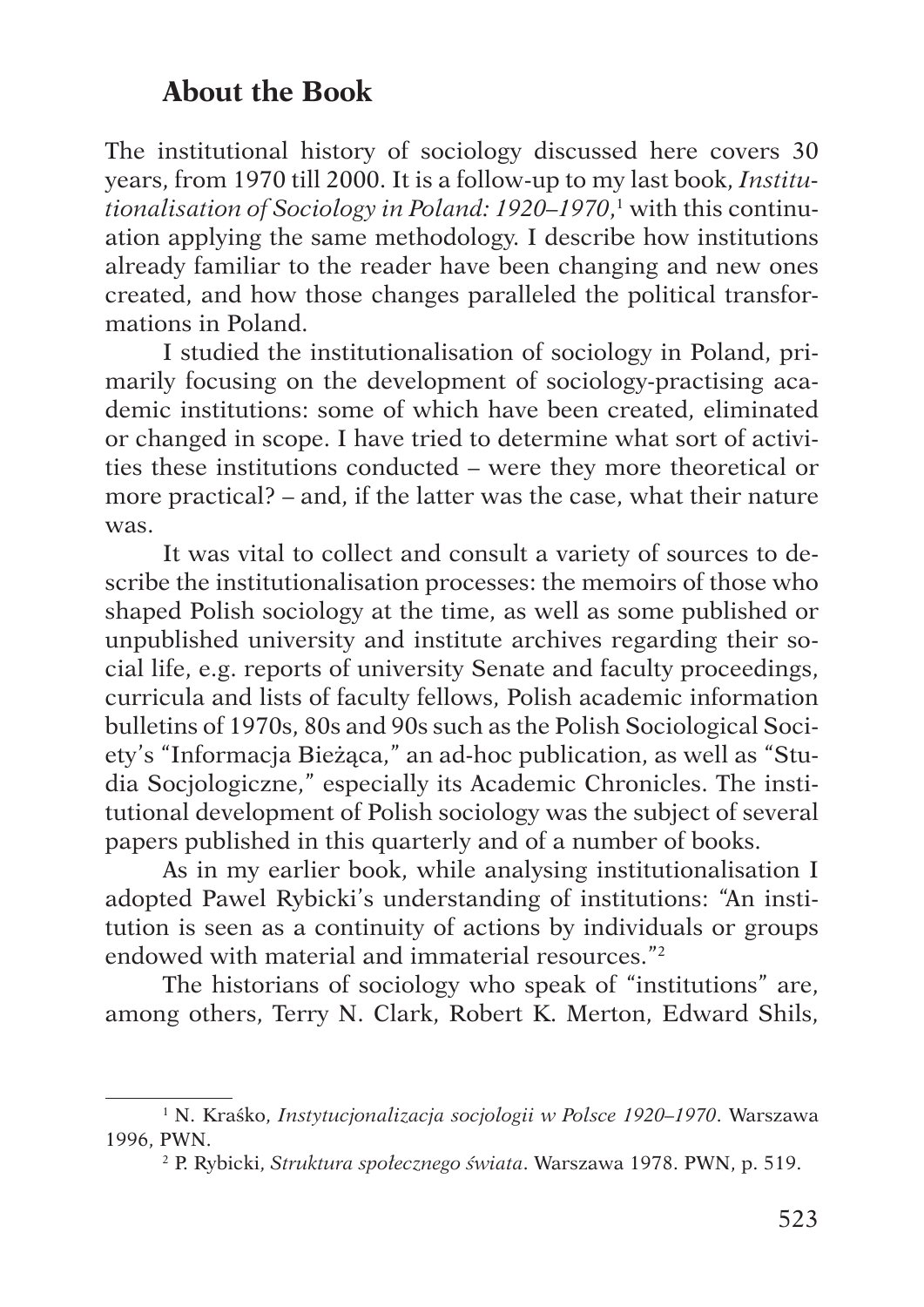Shmuel Eisenstadt, and Miriam Curelaru. Edward Shils offered a definition of institutionalisation in various disciplines:

By institutionalization of an intellectual activity I mean the relativity dense interaction of person who conduct that activity within a social arrangement which boundaries, endurance and a name. The more intense the interaction , the more structure makes place for authority which makes decisions regarding assessment, admission, promotion, allocation; the authority also sets the criteria for the selection of those particular traditions which are to be cultivated in teaching and enquiry. There need not be a formal stipulation of the criteria; they can be usually are simply embodied inn the practice of the authorities – in this case, those who are most imposing intellectually. The high degree of institutionalisation of the an intellectual activity entails its teaching and investigation within regulated, scheduled, and systematically administrated organization.3

According to Clark, the institutionalisation of a field contributes to its development. In *The Stages of Scientific Institutionalization*, he specifies three elements essential to develop a new field of interest: (1) a consistent idea, a sort of paradigm; (2) talented individuals evolving the idea; (3) institutionalisation of structures basic to maintain and broaden ideas relating to the field.4

Other historians of sociological institutionalisation such as Eisenstadt or Curelaru include sociological theories as a component of institutionalisation.5

The differing status of sociology in various countries has given rise to a variety of institutionalisation patterns, some traits present here while absent elsewhere. Sociology has developed with the growing number of local and international contacts in the field; international societies have emerged as well as national ones, with sociologists meeting each other at various international conferences and workshops. With the increase in interactions, in-

<sup>3</sup> E. Shils, *The Calling of Sociology and Other Essays on the Pursuit of Learning. Selected Papers of Edward Shils*, t. 3. Chicago 1980, University of Chicago Press, s. 168–169.

<sup>4</sup> T.N. Clark, *The stages of scientific institutionalization*, "International So-

<sup>&</sup>lt;sup>5</sup> Por. S.N. Eisenstadt, M. Curelaru, *The Form of Sociology. Paradigms and Crises*. New York 1976, A. Wiley Interscience Publication.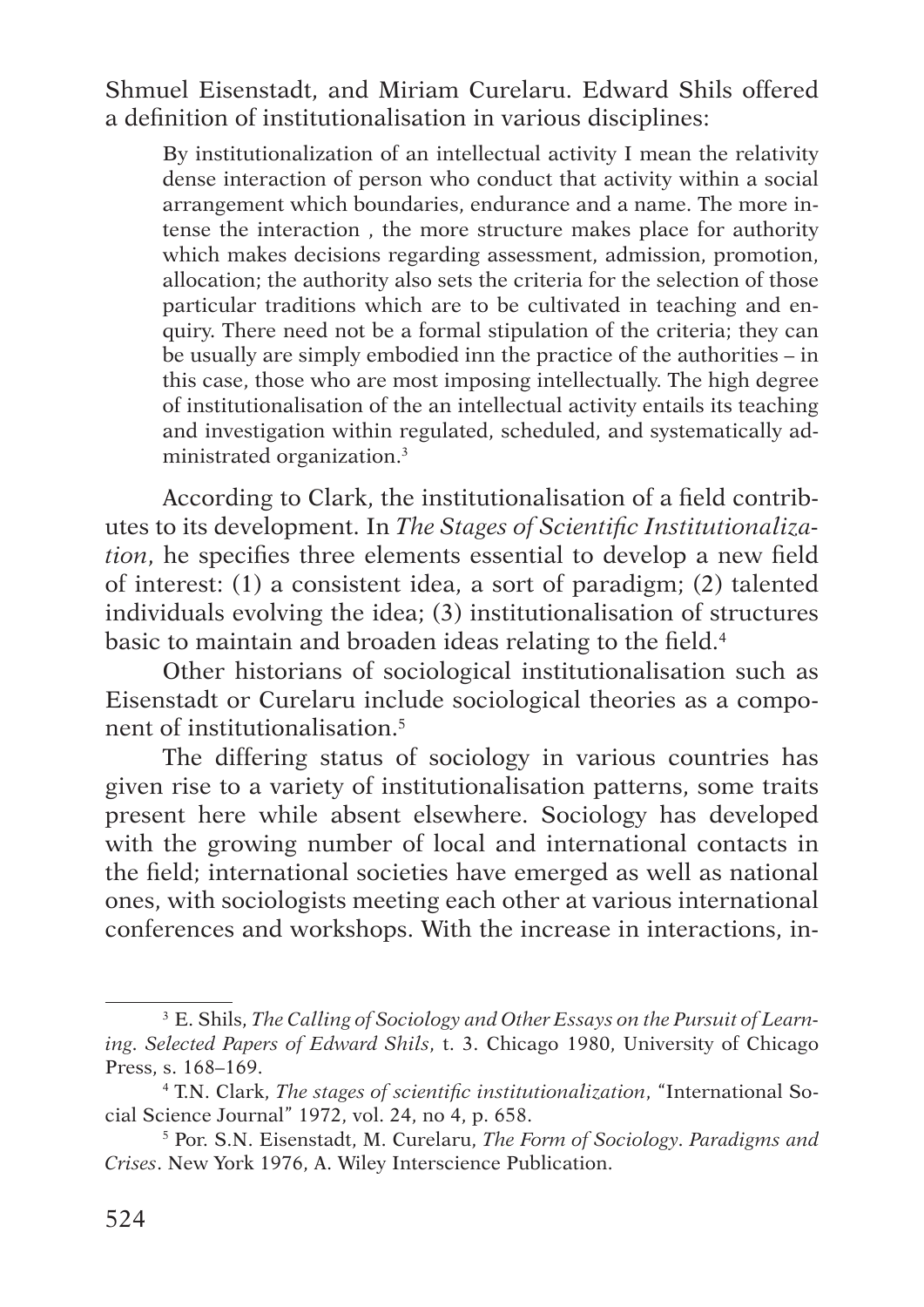stitutionalisation patterns have crossed from the mainstream to the peripheries.

This period I am covering was characterised by many examples of discontinuity in sociological thought. As Raymond Boudon suggested, this discontinuity occurred both at lower and higher institutional profiles. Focus on equity, women, the family, the young and the poor was strongly linked to current social and political issues, yet their analysts scarcely referred to the earlier academic tradition. Such discontinuity was also apparent in other fields such as philosophy, history or political science, but unlike them, sociologists have recognised the non-accumulation of knowledge as a problem demanding and suggesting solution. This view was predominant among sociologists and more influential in sociology's internal development than other disciplines'.

In 1970 when Jonathan H. Turner started working on "The Structure of Sociological Theory" there existed four theoretical approaches: functionalism, conflict theory, social exchange theory and symbolic interaction theory. In the last three decades the situation has undergone a complete change. Multiparadigm sociology is the norm. In his preface to the Polish edition of his book, Turner writes:

Today, at the start of the 21st century, we know that the state of only a few theoretical approaches is long past. (...) Their increasing variety raises fresh doubts concerning the prospects of scientific sociology and theory accumulation.<sup>6</sup>

In the 1970s doubts arose as to whether timeless rules of social structure are discoverable. The importance of political and social actors and their personal preferences were also noticed. The belief that sociology might be of help in solving practical problems (such as fighting social pathology) brought increased interest in sociology. The interest in recognising and defining social problems has risen at the cost of theory development. It has been said that theory is a kind of academic game of ideas, an ideologically grounded critique of modernity and postmodernity.

<sup>6</sup> J.H. Turner, *Struktura teorii socjologicznej Wydanie nowe*. Warszawa 2004 Wydawnictwo Naukowe PWN, p. XXI.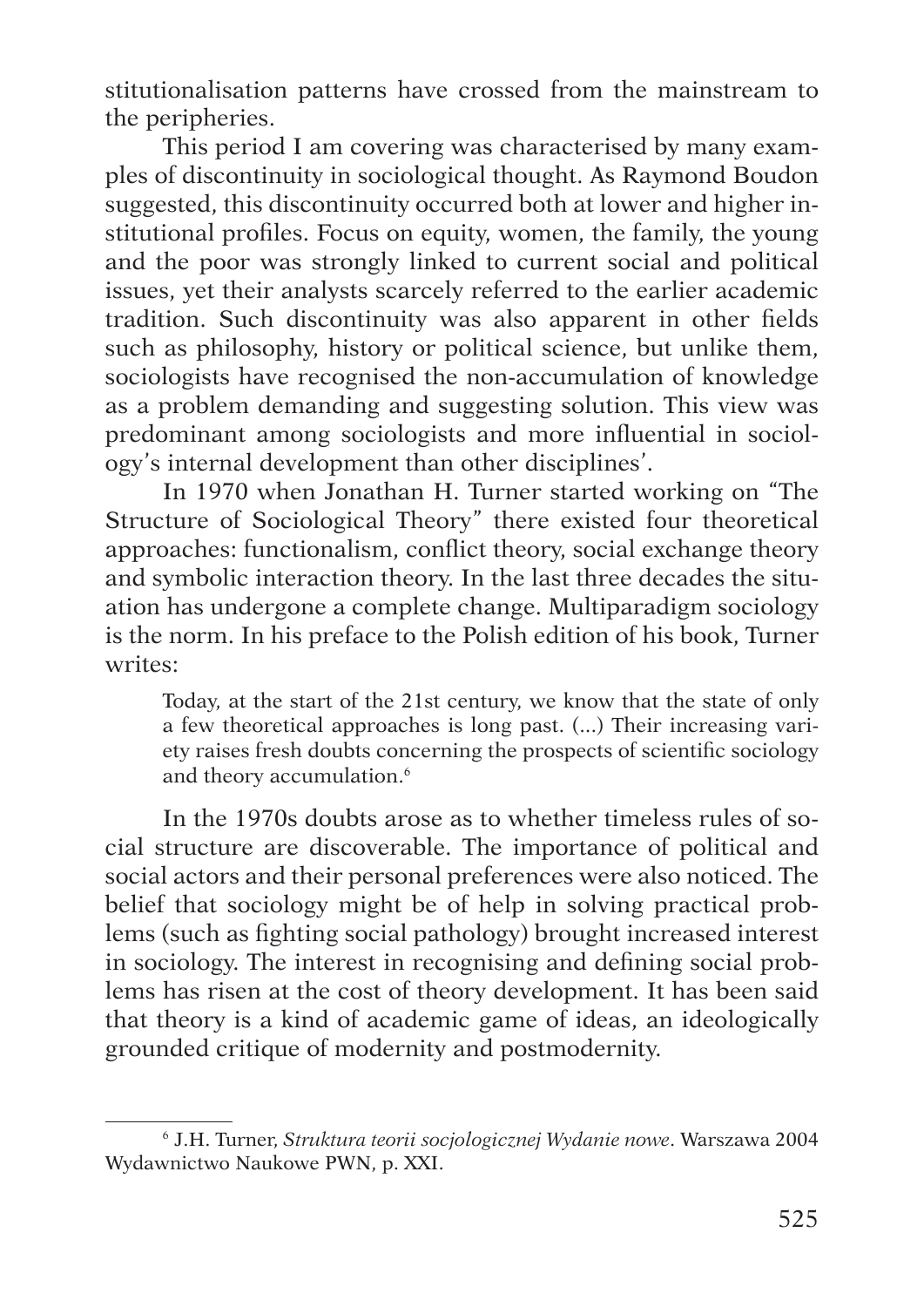While analysing the institutional development of sociology, I accepted that the mode of institutionalisation does not determine the subject of sociological analysis, its scope, nor the theses accepted and rejected according to methodology. It was a sane decision. For while analysing theoretical development and sociological methodology, it became readily visible that Polish sociologists have undertaken the same questions and answers as their western counterparts.

After World War II a social reconstruction was called for and carried out, self-legitimised by Marxist theory. Marxism was proclaimed not only the basis for sociological theory, but also the ideology of the ruling Party. The Party ruled over all areas of the public life: economy, science, culture, social and international policy. It was the Party which suggested the general principles of institutional development, controlled the activities of subservient institutions and influenced their staffing. Every such activity was accorded different validity in different times. The Party influenced science directly – through party members, and indirectly – mainly through legal regulations affecting academic institutions, censorship and political decisions taken by Party executives concerning particular faculties, fields or even individual scholars.

A notable Party public leverage method was the "nomenklatura," meaning literally the list of people whose nominations should have been accepted by the respective Party executives: i.e., of the Politburo, Central Committee Secretariat, secretary and division CEOs, the voievodship and lower rank executives. The POPs (Basic Party Units) had no "nomenklatura." Party organisations operated at the university and faculty levels, assessing offhand the situation at their official gatherings, while also accepting (if any) directives from above and trying to execute them at large. Every University and Faculty had its POPs. Their members would gather periodically to assess recent University and Faculty events, and to accept and carry out any respective orders from above. They also conveyed academic intelligence upwards. As Party/faculty heads they had a role in hiring and firing decisions, assessed the work of their subordinates and held forth on achievements in their fields and scientific institutions. Some voievodship Party units adopted a custom of Party and faculty members meeting at respective lev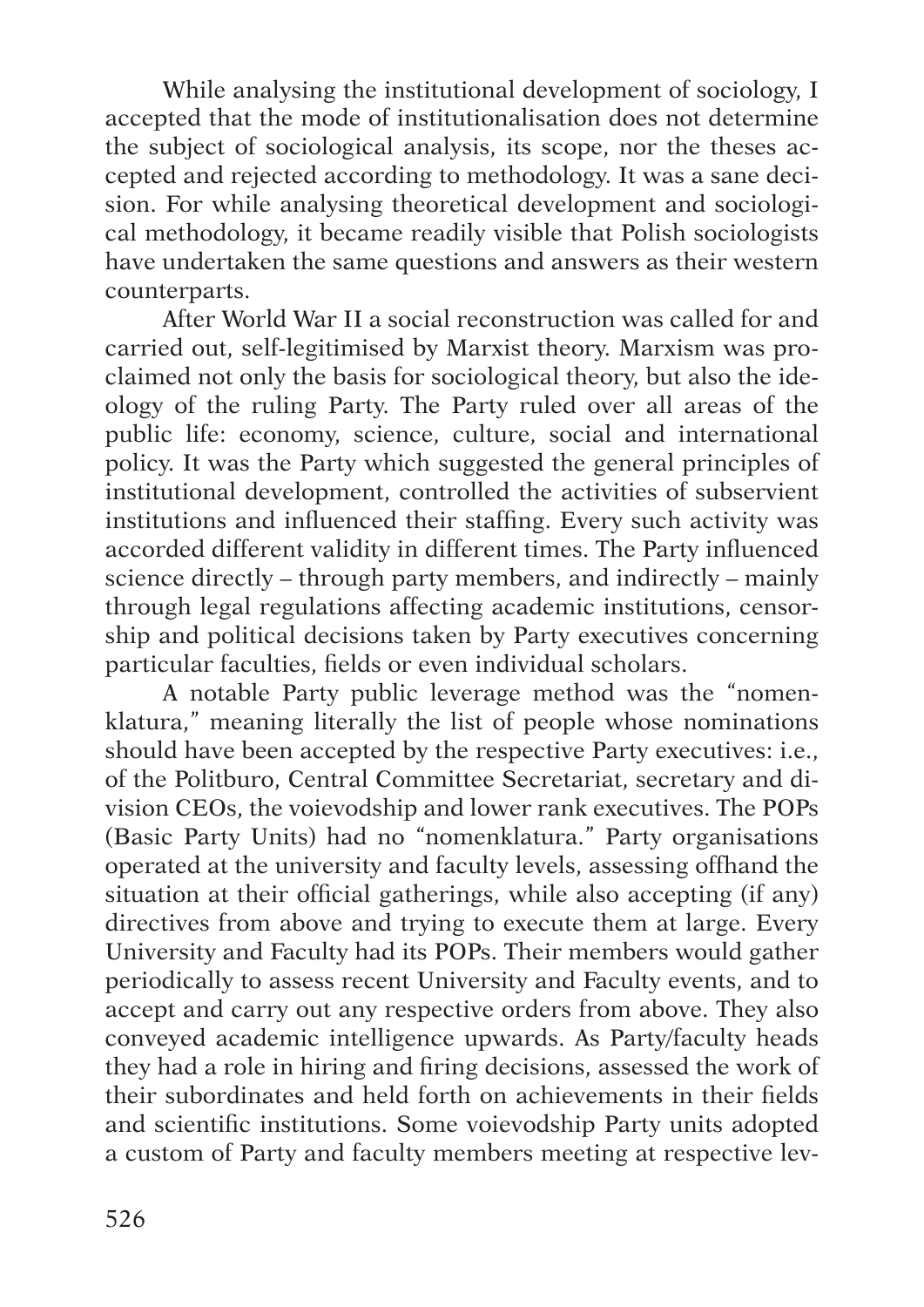els. At the central level, the Party Central Committee's Science & Education Division boasted the Academic Commission. The Commission was divided into sections according to academic fields, e.g., the socio-philosophical division of the Party philosophers and sociologists. At rallies they publicly discussed problems of sociology, structure and societal development, as well as problems in sociological environments. The authorities could if they wish ask them for an opinion in their respective fields. This consultancy I describe in several chapters.

Marxism, although itself a social theory and the ruling Party's ideology, had a relatively minor impact on sociology. From the late 40s through the middle 50s sociology did not exist in Poland; it had been banned by the Stalinist authorities as a nonexisting nonscience. It was restored to academia in the late 1950s. At the time Marxist sociology was in vogue as well as those representing this approach. The Marxist-sociologists formally enriched the ideology making use of modern anthropology, sociology, and social psychology.

With time intellectual party members lost their sense of historical mission and their faith in party leadership waned. Errors in the leadership were no longer justified nor was there any attempt at justification, and they became seen as unavoidable. The shedding of ideology meant that the need for propaganda-men dissipated. What was stressed publicly at the time was the relevance of the quality of sociological work as distinguished from political involvement.

The assessments of the USSR and the West also changed. It was no longer believed that the "leadership" of the former was one of goodwill towards the rest of the Eastern bloc. The West began to be recognised as a different social-and-economic model, competing with the socialist states, rather than a place of exploitation of the needy.

The system had become pragmatic, even instrumental. Intellectuals enjoyed more freedom, albeit far from the ideal of unrestrained research and expression. Academics toyed with censorship and even the Party. It can be argued that from the late 1950s an open Marxism dominated in sociology (Hochfeld and his followers: Zygmunt Bauman, Wlodzimierz Wesolowski, and Jerzy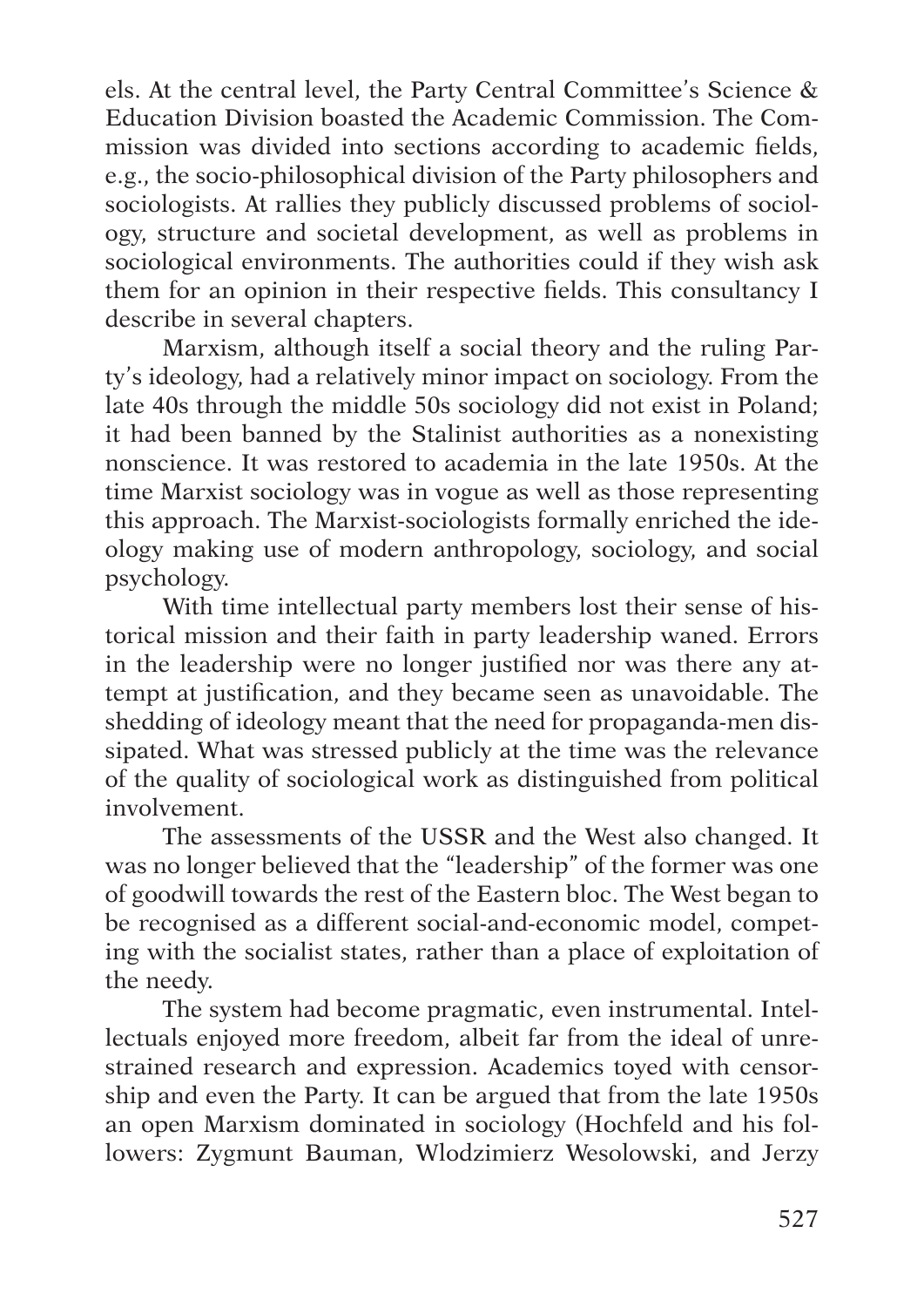J. Wiatr) and in philosophy (Leszek Kolakowski, Bronislaw Baczko and Helena Elstein). Marxism remained the ruling party ideology. Bauman suggested that Marxism in sociology involved knitting together social theory with revolutionary social change:

(…) knowledge on society can reach the level of science if it is determined to remove from practical life all the barriers which result in limiting human thought; and a social programme starts to be a real and not an utopian one, only if it arises from free and critical analysis of actual tendencies in social development.7

Things changed after March 1968 when presumed Marxists and revisionists were accused of instigating student riots. By the end of the month six independent scholars were fired from the University: Bronislaw Baczko, Zygmunt Bauman, Wlodzimierz Brus, Maria Hirszowicz, Leszek Kolakowski and Stefan Morawski, all of whom, with the exeption of Hirszowicz, emigrated, publishing abroad in foreign languages (predominantly English) and in Polish in the émigré press (e.g., in "Aneks" and "Kultura").

This narrative was seen as a final reckoning with "the last true communists" in Poland,<sup>8</sup> and the Party which up to the 1968 had taken its cultural mission seriously, discussing philosophy through its public intellectuals, shed its ideological bearings. During the decade of Gierek's rule "nobody from that group took Marxism seriously any more."9

The loosened ideological bridle allowed for a broadened academic profile in the social sciences and changes in staff. More and more non-Party members were nominated at the time, such as the new director of the PAN Institute of Philosophy and Sociology, Jan Szczepanski, a disciple of Florian Znaniecki.

The 1970s saw the emergence of an organised and institutionalised political opposition, accompanied by the nearly simultaneous establishment of cultural, educational, and academic initiatives from without the official structures. Lectures and courses

<sup>7</sup> Z. Bauman, *Zarys socjologii. Zagadnienia i pojęcia*. Warszawa 1962, PWN, p. 94. 8 A. Walicki, *Marksizm i skok do królestwa wolności. Dzieje komunistycznej* 

*utopii*. Warszawa 1966, p. 496.

<sup>9</sup> J. Kochanowicz, *Marzec 1968 i życie intelektualne Uniwersytetu* w: *Marzec 1968. Trzydzieści lat później*. *Tom I. Referaty*. Warszawa 1998, PWN, p. 133.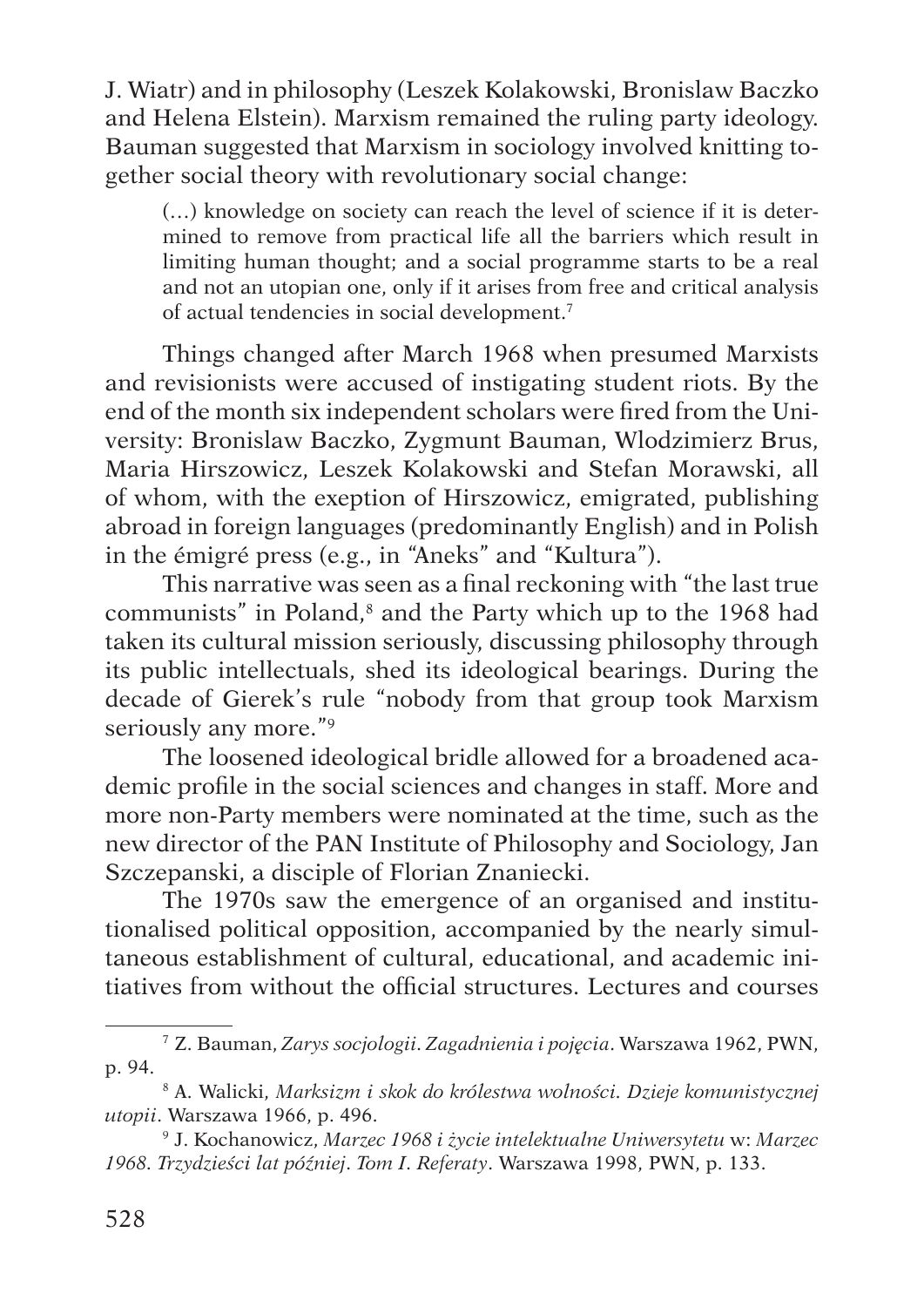were organised outside of the University structure, and the Scientific Course Society was created which also acted as a publisher. The concept of sociology didn't change, but the subjects of study did – being enriched with new and hitherto taboo themes.

After the imposition of martial law in December 1981, or more generally in the 1980s, the institutionalisation of sociology came to a halt – less students in sociology departments, difficulties in hiring young sociological scholars or in creating sociology faculty at newly created Universities, less industrial sociologists. The number of sociological institutions, however, remained the same, their predicament explained as a result of the troublesome economic position of the state.

In the 1990s society was divided, yet most university milieus harboured the political opposition. Uncensored editorship increased. As Agnieszka Iwaszkiewicz stated, in 1976–1990, some 80,300 titles<sup>10</sup> were published in the so called "drugi obieg" – or "second circulation"– the underground-yet-tolerated press. After the April 1989 elections, the proclaimed start of systemic transformation, and since the 1990s, all political and formal obstacles in academic work have been removed. Censorship was abolished (April 1990), and old institutions acquired new roles (in research and teaching) while others were founded such as Council of Higher Education, State Committee for Scientific Research, and The State Accreditation Committee. It has also become possible to establish private universities.

The III Republic is predominantly a marketplace – in science as well. Students who have failed the entrance exams for regular day studies can apply for weekend courses, and the standing of a private university is dependent on the number of applicants for study. The choice of a given school depends on the programs it offers and its faculty. Marxist theory seems more applicable here than it did under "real" socialism.

<sup>&</sup>lt;sup>10</sup> Archiwum Opozycji. [1], Kolekcja "Solidarność – narodziny ruchu", cza*sopisma niezależne 1976–1990, książki wydane poza cenzurą 1976–1990*, A. Iwaszkiewicz*.* (ed.); co-worked by M. Bartel [et al.]. Warszawa 2006, Ośrodek Karta, p. 226.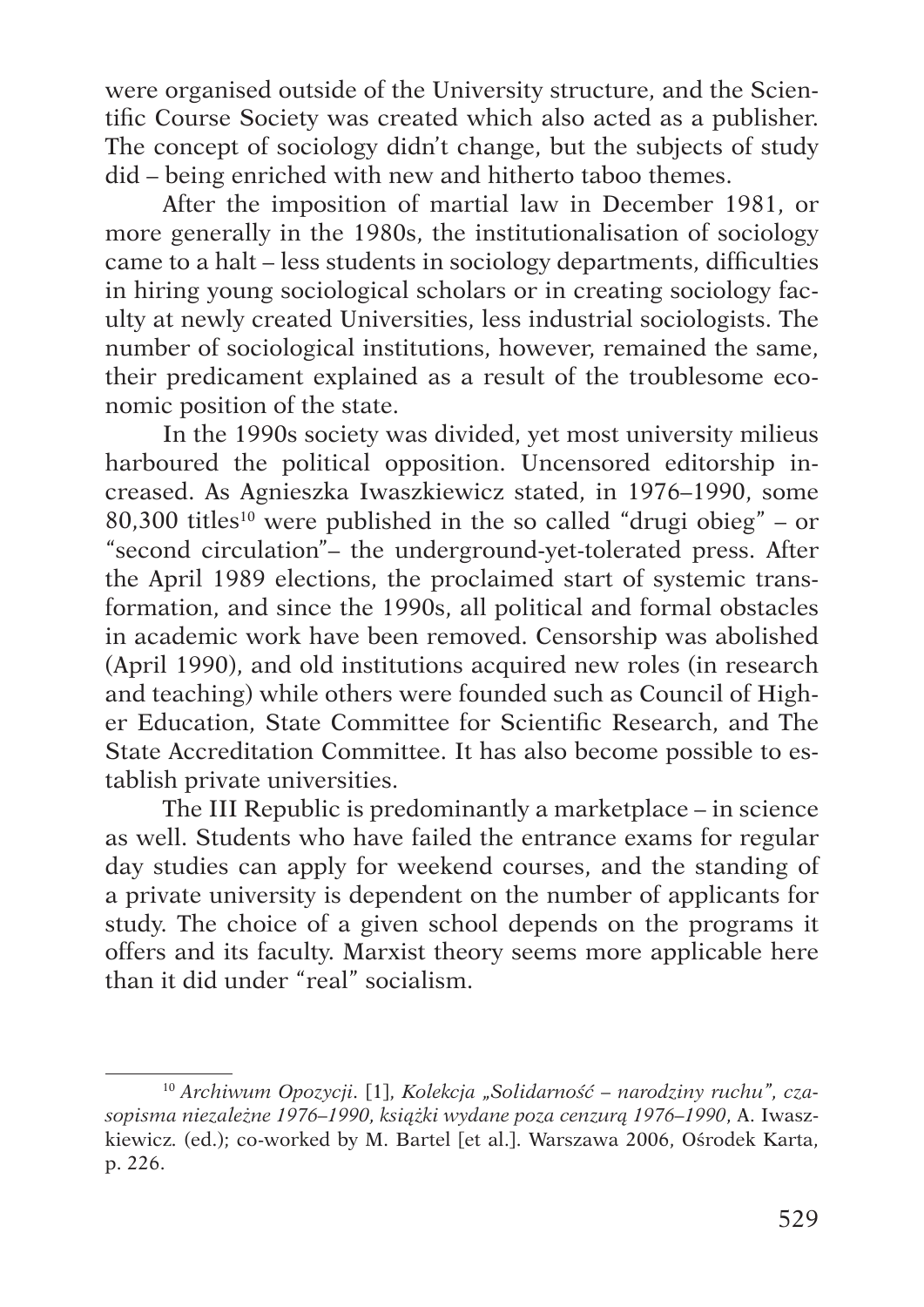Yet the social sciences haven't quite been free from politics. First of all, politics constitutes their subject matter. Electoral campaigning, the function of the legislative and executive branches, coalition forming and dissolution, the social aspects of political programmes, centralisation and de-centralisation of power, civil society, social pathology – all these themes have been topics of scientific study, and also of great interest to opinion polling institutions.

Sociology has entered yet much deeper into politics. Scholarly arguments have more often than not been founded in politics, relating to the qualitative and quantitative presence of the old in the new, as well as to the definitions of new social threats and their remedies. Sociologists have differed also in their assessments of the old regime: was it totalitarianism or an autocracy? were its leaders ruffians or professionals? what are the contributions in the systemic change of, respectively, the apparatchiks and the then dissidents? should democracy be built, and new elites formed, regardless of the roles played under the old regime, or should some categories be eliminated from public/political scene?

Answers have been usually given in the form of political/social journalism, while sociology as science has tried for a long time to portray the real facets of the social reality, so even the books on politics have dealt primarily with public opinion as divided by various social strata<sup>11</sup> or focussed on more narrowed topics.<sup>12</sup> It was during the second decade of transformation that the first analyses of the system were offered, such as a synthesis conducted by sociologists from the Institute of Political Studies (Instytut Studiów Politycznych), of the Polish Academy of Sciences, particularly Edmund Wnuk-Lipinski and Marek Ziolkowski.13

<sup>11</sup> *Sierpień '80 w optyce mieszkańców wsi i małych miast*, M. Latoszek (ed.). Gdańsk 1990, Gdańskie Towarzystwo Naukowe. Komisja Socjologiczna; *Młodzi torunianie wobec zmian społecznych i zagrożeń cywilizacyjnych*, A. Kaleta <sup>i</sup> G. Zabłocki (ed.). Toruń 1990, UMK. 12 *Robotnicy – aktorzy aktu pierwszego*. Warszawa 1990, Szkoła Główna

Planowania i Statystyki. Instytut Gospodarstwa Społecznego. Centrum Badań Samorządowych; J. Borucka, D. Skrzypiński, *Polityka skuteczna: marketingowa analiza sukcesu wyborczego*. Wrocław 1995, Volumed.

<sup>13</sup> *Pierwsza dekada niepodległości. Próba socjologicznej syntezy*, E. Wnuk-Lipiński, M. Ziółkowski (ed.). Warszawa 2001, Instytut Studiów Politycznych PAN.